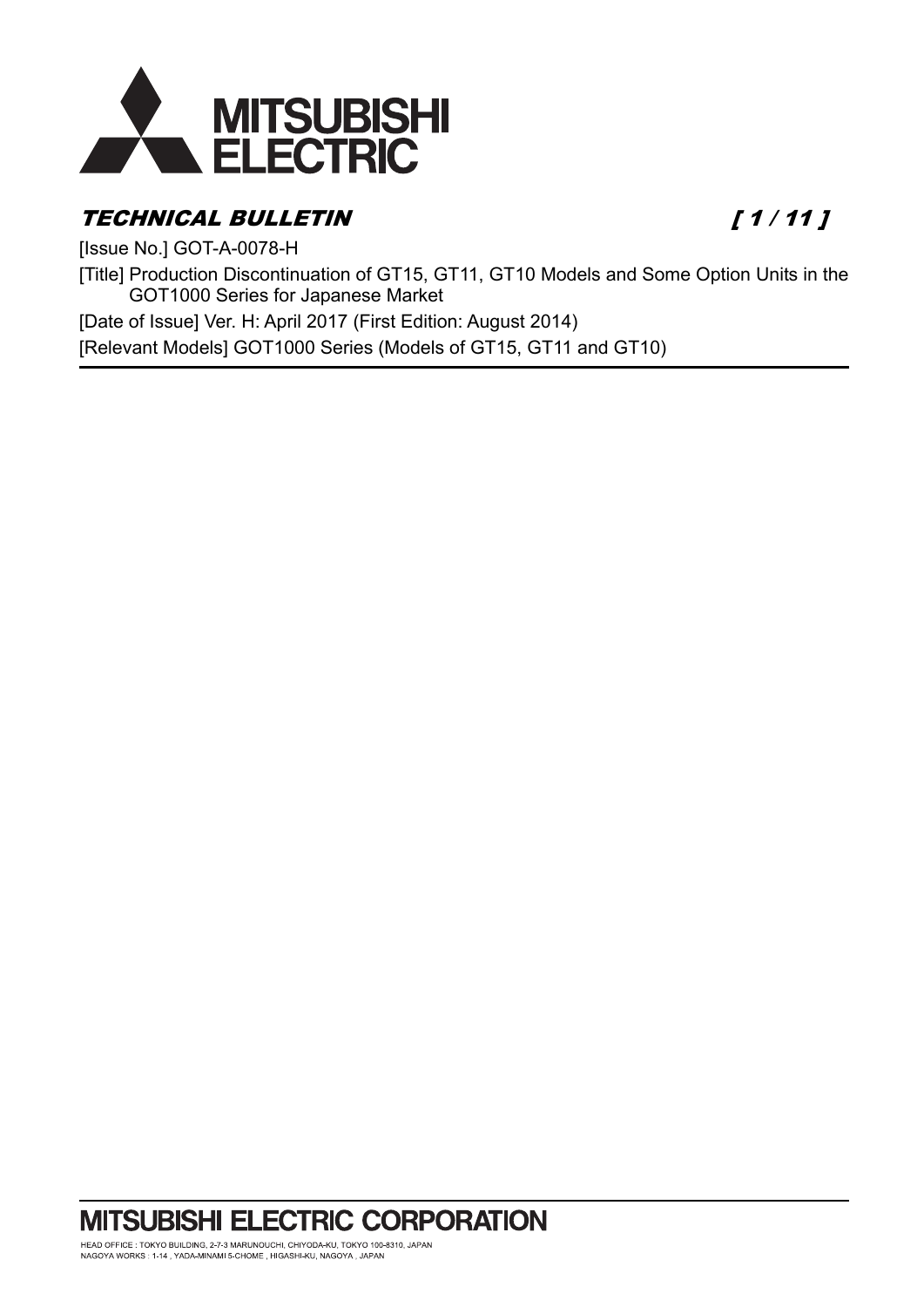### **3. Replacement Models**

#### (1) Selecting the GOT

The following table shows the replacement models. For the details, refer to the following technical bulletin.

| → "Precautions when Replacing GOT1000 Series with GOT2000 Series" (GOT-A-0061) |  |
|--------------------------------------------------------------------------------|--|
|--------------------------------------------------------------------------------|--|

| GOT1000 Series |                    |                               | Recommended replacement<br>GOT2000/GOT1000 Series |                   | Panel cutting<br>compatibility<br>o: Compatible | Applicable<br>software<br><b>GT Designer3</b> |
|----------------|--------------------|-------------------------------|---------------------------------------------------|-------------------|-------------------------------------------------|-----------------------------------------------|
|                |                    |                               |                                                   |                   | ×: Incompatible                                 | (GOT2000)                                     |
|                | GT1595             | GT1595-XTBA<br>(Discontinued) | GT2715-XTBA                                       |                   | $\circ$ *3                                      | Ver.1.112S or later                           |
|                |                    | GT1595-XTBD<br>(Discontinued) | GT2715-XTBD                                       |                   | $\circ$ *3                                      | Ver.1.112S or later                           |
|                | GT1585             | GT1585V-STBA                  | GT2712-STBA<br>GT2712-STWA                        | *4<br>$*1*4$      | $\circ$ *3                                      | Ver.1.100E or later                           |
|                |                    |                               | GT2512-STBA                                       | $*5$              | $\circ$ *3                                      | Ver.1.122C or later                           |
|                |                    | GT1585V-STBD                  | GT2712-STBD                                       | $*_{4}$           |                                                 |                                               |
|                |                    |                               | GT2712-STWD                                       | $*1*4$            | $\circ$ *3                                      | Ver.1.100E or later                           |
|                |                    |                               | GT2512-STBD                                       | $*5$              | $\circ$ *3                                      | Ver.1.122C or later                           |
|                |                    | GT1585-STBA                   | GT2712-STBA                                       | *4                | $\circ$ *3                                      | Ver.1.100E or later                           |
|                |                    |                               | GT2712-STWA                                       | $*1*4$            |                                                 |                                               |
|                |                    |                               | GT2512-STBA                                       | $*5$              | $\circ$ *3                                      | Ver.1.122C or later                           |
|                |                    |                               | GT2712-STBD                                       | $*_{4}$<br>$*1*4$ | $\circ$ *3                                      | Ver.1.100E or later                           |
|                |                    | GT1585-STBD                   | GT2712-STWD<br>GT2512-STBD                        | $*5$              | $\circ$ *3                                      | Ver.1.122C or later                           |
|                |                    |                               |                                                   | $*_{4}$           | $\circ$ *3                                      |                                               |
|                |                    | GT1575V-STBA                  | GT2710-STBA                                       |                   |                                                 | Ver.1.100E or later                           |
|                |                    | GT1575V-STBD                  | GT2710-STBD                                       | $*_{4}$           | $\circ$ *3                                      | Ver.1.100E or later                           |
|                |                    | GT1575-STBA                   | GT2710-STBA                                       | $*_{4}$           | $\circ$ *3                                      | Ver.1.100E or later                           |
|                |                    | GT1575-STBD                   | GT2710-STBD                                       | $*_{4}$           | $\circ$ *3                                      | Ver.1.100E or later                           |
|                |                    | GT1575-VTBA                   | GT2710-VTBA                                       | $*_{4}$           | $\circ$ *3                                      | Ver.1.100E or later                           |
|                |                    |                               | GT2710-VTWA<br>GT2510-VTBA                        | $*1*4$<br>*5      |                                                 |                                               |
|                |                    |                               | GT2510-VTWA                                       | $*1*5$            | $\circ$ *3                                      | Ver.1.112S or later                           |
|                |                    |                               | GT2710-VTBD                                       | *4                |                                                 |                                               |
|                | GT157 <sub>□</sub> | GT1575-VTBD                   | GT2710-VTWD                                       | $*1*4$            | $\circ$ *3                                      | Ver.1.100E or later                           |
|                |                    |                               | GT2510-VTBD                                       | $*5$              | $\circ$ *3                                      | Ver.1.112S or later                           |
| GT15           |                    |                               | GT2510-VTWD                                       | $*1*5$            |                                                 |                                               |
|                |                    | GT1575-VNBA                   | GT2710-VTBA<br>GT2710-VTWA                        | $*_{4}$<br>$*1*4$ | $\circ$ *3                                      | Ver.1.100E or later                           |
|                |                    |                               | GT2510-VTBA                                       | $*2*5$            |                                                 |                                               |
|                |                    |                               | GT2510-VTWA                                       | *1*2*5            | $\circ$ *3                                      | Ver.1.112S or later                           |
|                |                    | GT1575-VNBD                   | GT2710-VTBD                                       | *4                | $\circ$ *3                                      | Ver.1.100E or later                           |
|                |                    |                               | GT2710-VTWD                                       | $*1*4$            |                                                 |                                               |
|                |                    |                               | GT2510-VTBD<br>GT2510-VTWD                        | $*2*5$<br>*1*2*5  | $\circ$ *3                                      | Ver.1.112S or later                           |
|                |                    |                               | GT2710-VTBA                                       | *4                |                                                 |                                               |
|                |                    | GT1572-VNBA                   | GT2710-VTWA                                       | *1*4              | $\circ$ *3                                      | Ver.1.100E or later                           |
|                |                    |                               | GT2510-VTBA                                       | $*2*5$            | $\circ$ *3                                      | Ver.1.112S or later                           |
|                |                    |                               | GT2510-VTWA                                       | *1*2*5            |                                                 |                                               |
|                |                    | GT1572-VNBD                   | GT2710-VTBD                                       | *4                | $\circ$ *3                                      | Ver.1.100E or later                           |
|                |                    |                               | GT2710-VTWD<br>GT2510-VTBD                        | $*1*4$<br>*2*5    |                                                 |                                               |
|                |                    |                               | GT2510-VTWD                                       | *1*2*5            | ∘ *3                                            | Ver. 1.112S or later                          |
|                |                    | GT1565-VTBA                   | GT2708-VTBA                                       | *4                | $\circ$ *3                                      | Ver. 1.100E or later                          |
|                |                    |                               | GT2508-VTBA                                       | *5                |                                                 |                                               |
|                |                    |                               | GT2508-VTWA                                       | *1*5              | $\circ$ *3                                      | Ver.1.112S or later                           |
|                | GT156 <sub>D</sub> | GT1565-VTBD                   | GT2708-VTBD                                       | $*_{4}$           | $\circ$ *3                                      | Ver. 1.100E or later                          |
|                |                    |                               | GT2508-VTBD                                       | *5                | $\circ$ *3                                      | Ver.1.112S or later                           |
|                |                    |                               | GT2508-VTWD                                       | *1*5              |                                                 |                                               |
|                |                    | GT1562-VNBA                   | GT2708-VTBA                                       | *4                | ∘ *3                                            | Ver. 1.100E or later                          |
|                |                    |                               | GT2508-VTBA<br>GT2508-VTWA                        | $*2*5$<br>*1*2*5  | $\circ$ *3                                      | Ver.1.112S or later                           |
|                |                    | GT1562-VNBD                   | GT2708-VTBD                                       | *4                | $\circ$ *3                                      | Ver. 1.100E or later                          |
|                |                    |                               | GT2508-VTBD                                       | $*2*5$            |                                                 |                                               |
|                |                    |                               | GT2508-VTWD                                       | *1*2*5            | $\circ$ *3                                      | Ver. 1.112S or later                          |